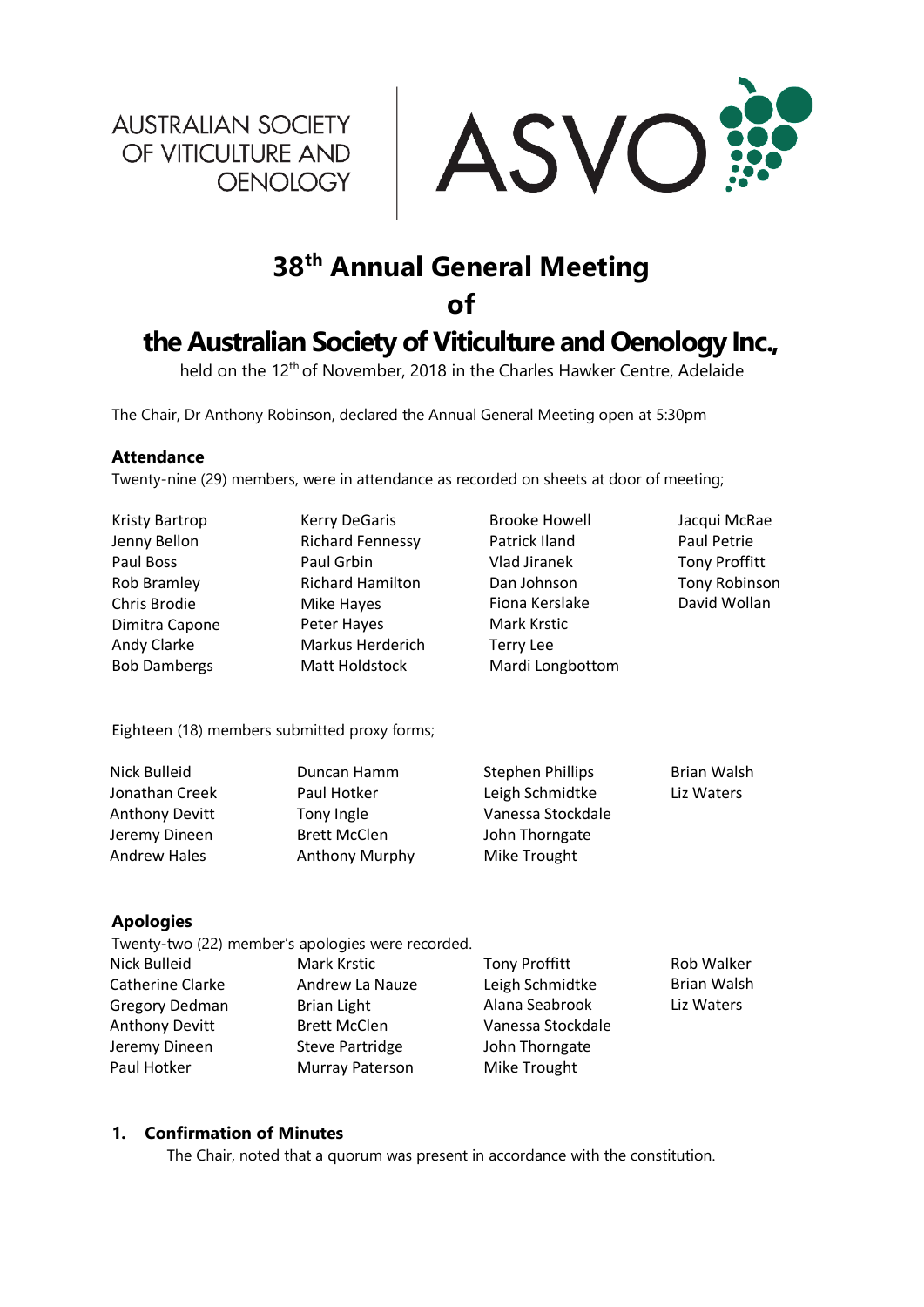Confirmation of minutes of the Annual General meeting held on the 15th of November 2017.

MOTION: That the minutes are recorded as a true and correct record of the 37<sup>th</sup> AGM. The motion was moved by Richard Hamilton and seconded by David Wollan. The motion was carried.

## **2. President's report.**

The Chair presented the report to the members making particular mention of the many and varied voluntary contributions to the Society from members who served on advisory committees, planning committees and other advisory roles.

The Chair acknowledged and thanked employers who allowed Directors to spend time on the Society matters.

The Chair told members that improvements to the Judge register had been made including a new gender filter in consultation with the Australian Women in Wine board.

The chair told members that re negotiation of the Wiley contract had allowed increased frequency of circulation of the Australian Journal of Viticulture and Oenology transitioning from 3 to 4 issues per year with the first issue delivered to all members free of charge. The chair noted that there had been a reduction in processing times, but the impact factor had decreased. The chair stated that there had been 82,000 downloads in the last financial year and the Advisory committee expected the impact factor to recover.

The Chair thank the Editorial team and recognised the reviewers and Asscociate Editors for their continued commitment to improving the Journal and welcomed Assoc. Prof Kerry Wilkinson (Deputy Editor) to the editorial team.

#### **3. Treasurer's report**

The Treasurer (Kristy Bartrop) presented the audited financial reports for the year ended 30 June 2018 to the members.

The Treasurer summarised the report noting that a small surplus had been delivered. revenue was higher than the previous year as a result of increased membership and invested reserve funds. The Treasurer noted that the equity was stable and that cash reserves were increasing.

MOTION: That the Treasurer's report is accepted. The motion was moved by Paul Petrie and seconded by Fiona Kerslake The motion was carried.

### **4. Board elections**

The Chair reported the outcomes of the election for the four regional positions on the board. The chair welcomed newly elected and returning Board members.

| South Australia | Assoc. Professor Paul Grbin |
|-----------------|-----------------------------|
| Victoria        | Andy Clarke                 |
| WA, QLD, Tas    | <b>Richard Fennessy</b>     |
| New South Wales | Kristy Bartrop              |